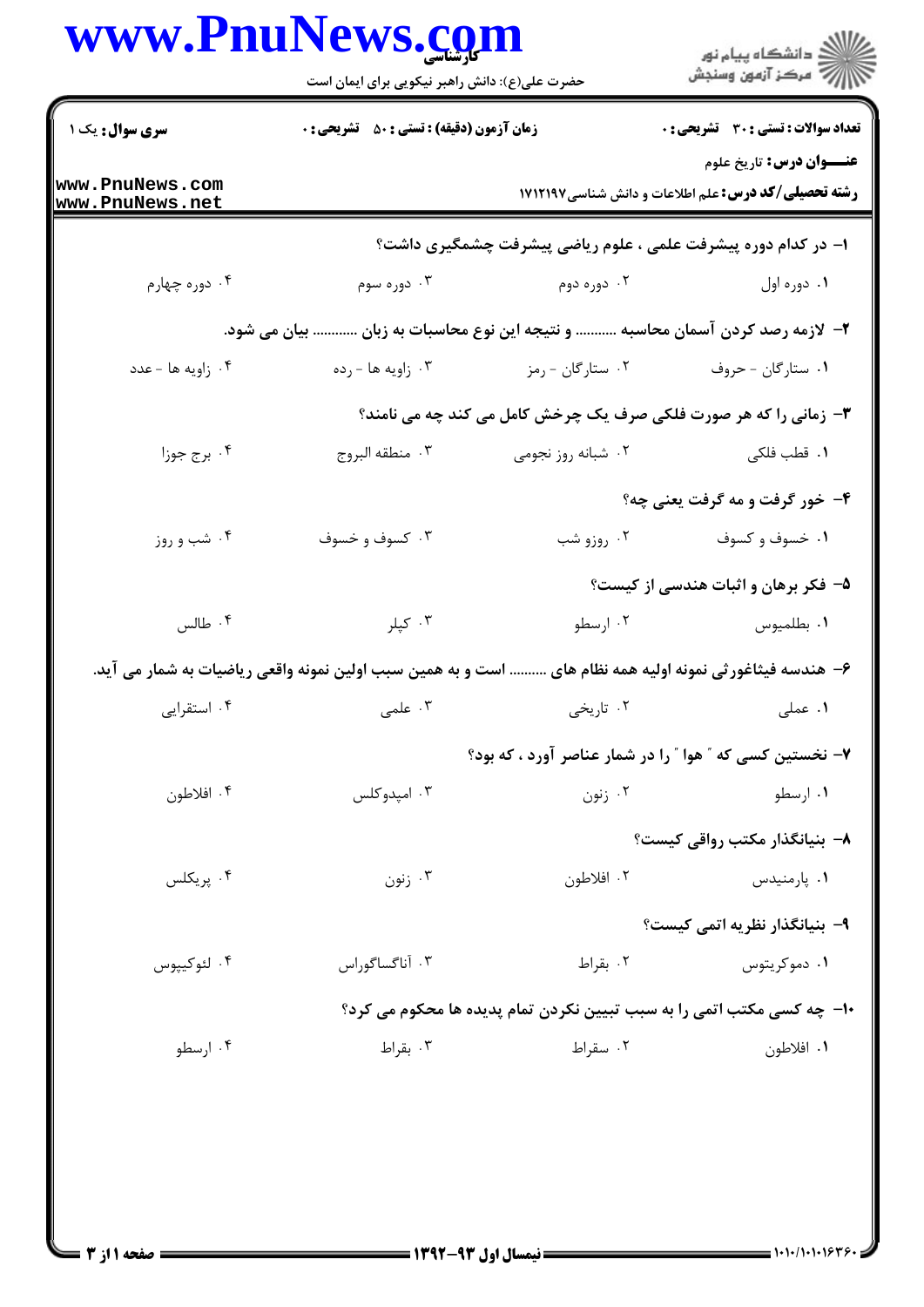## **WWW.PnIINews.com**

|                                    | حضرت علی(ع): دانش راهبر نیکویی برای ایمان است                              |                                                                                                              | ڏ دانشڪاه پيام نور<br>7- مرڪز آزمون وسنڊش                  |  |  |
|------------------------------------|----------------------------------------------------------------------------|--------------------------------------------------------------------------------------------------------------|------------------------------------------------------------|--|--|
| <b>سری سوال : ۱ یک</b>             | <b>زمان آزمون (دقیقه) : تستی : 50 ٪ تشریحی : 0</b>                         |                                                                                                              | <b>تعداد سوالات : تستی : 30 ٪ تشریحی : 0</b>               |  |  |
|                                    |                                                                            |                                                                                                              | <b>عنـــوان درس:</b> تاريخ علوم                            |  |  |
| www.PnuNews.com<br>www.PnuNews.net |                                                                            |                                                                                                              | <b>رشته تحصیلی/کد درس:</b> علم اطلاعات و دانش شناسی1۷۱۲۱۹۷ |  |  |
|                                    |                                                                            | 1۱– در مورد خطاهای فاحش ارسطو کدام مورد درست است؟                                                            |                                                            |  |  |
|                                    | ۰۱ او می پنداشت اجسام سبک همیشه با شتابی بیشتر از اجسام سنگین سقوط می کنند |                                                                                                              |                                                            |  |  |
|                                    |                                                                            | ۰۲ پرتابه افقی حرکت می کند تا اینکه از حرکت بازایستد و آنگاه عمودی فرو افتد                                  |                                                            |  |  |
|                                    |                                                                            |                                                                                                              | ۰۳ اجسام سبک همیشه در هوا شناور می مانند                   |  |  |
|                                    |                                                                            | ۰۴ پرتابه عمودی حرکت می کند تا اینکه از حرکت بازایستد و آنگاه افقی فرو افتد                                  |                                                            |  |  |
|                                    |                                                                            |                                                                                                              | 1۲– نامدارترین متفکر یونانی کیست؟                          |  |  |
| ۰۴ سقراط                           | ۰۳ بقراط                                                                   | ۰۲ افلاطون                                                                                                   | ۰۱ طالس                                                    |  |  |
|                                    |                                                                            |                                                                                                              | 1۳- نظریه مثل گسترش یافته تعالیم کیست؟                     |  |  |
| ۰۴ زنون                            | ۰۳ سقراط                                                                   | ۰۲ پارمنیدس                                                                                                  | ۰۱ کپلر                                                    |  |  |
|                                    |                                                                            | °ا−   کدام کتابخانه به عنوان نخستین دانشگاه جهان لقب گرفت؟                                                   |                                                            |  |  |
| ۰۴ كتابخانه اسكندريه               | ۰۳ کتابخانه بغداد                                                          | ٠٢ كتابخانه أشوريان                                                                                          | ۰۱ كتابخانه نينوا                                          |  |  |
|                                    |                                                                            | ۱۵– به کدام دسته از مردم یونان، اسکندرانی می گفتند؟                                                          |                                                            |  |  |
|                                    |                                                                            |                                                                                                              | ۰۱ کسانی که اهل اسکندریه بودند                             |  |  |
|                                    |                                                                            |                                                                                                              | ۰۲ کسانی که اهل فضل بودند                                  |  |  |
|                                    |                                                                            | ۰۳ برجسته ترین مردم اهل علم که در مقام استاد و دانش پژوه یا طرف مکاتبه که قرن ها با کتابخانه در ارتباط بودند |                                                            |  |  |
|                                    |                                                                            |                                                                                                              | ۰۴ به تمامی مردم یونان می گفتند                            |  |  |
|                                    |                                                                            |                                                                                                              | ۱۶– نخستین اخترشناس مهم دوره اسکندرانی که بود؟             |  |  |
| ۰۴ بطلميوس                         | ۰۳ اقلیدس                                                                  | ۰۲ آریستارخوس                                                                                                | ۱. اسکندر                                                  |  |  |
|                                    |                                                                            |                                                                                                              | 17- تقویم یولیانی اثر کیست؟                                |  |  |
| ۰۴ ارشمیدس                         | ۰۳ اراتستنس                                                                | ۰۲ آریستارخوس                                                                                                | ٠١. بطلميوس                                                |  |  |
|                                    |                                                                            | 18- در دوره یونانیان از چتکه به عنوان چه ابزاری استفاده می کردند؟                                            |                                                            |  |  |
| ۰۴ حساب                            | ۰۳ علمی                                                                    | ۰۲ پژوهشی                                                                                                    | ۱. آموزشی                                                  |  |  |
|                                    |                                                                            |                                                                                                              | <b>۱۹</b> - توربین بخار توسط چه کسی اختراع شد؟             |  |  |
| ۰۴ ائودکلوس                        | ۰۳ ارشمیدس                                                                 | ٠٢ بطلميوس                                                                                                   | ۰۱ هرون                                                    |  |  |
|                                    |                                                                            |                                                                                                              |                                                            |  |  |